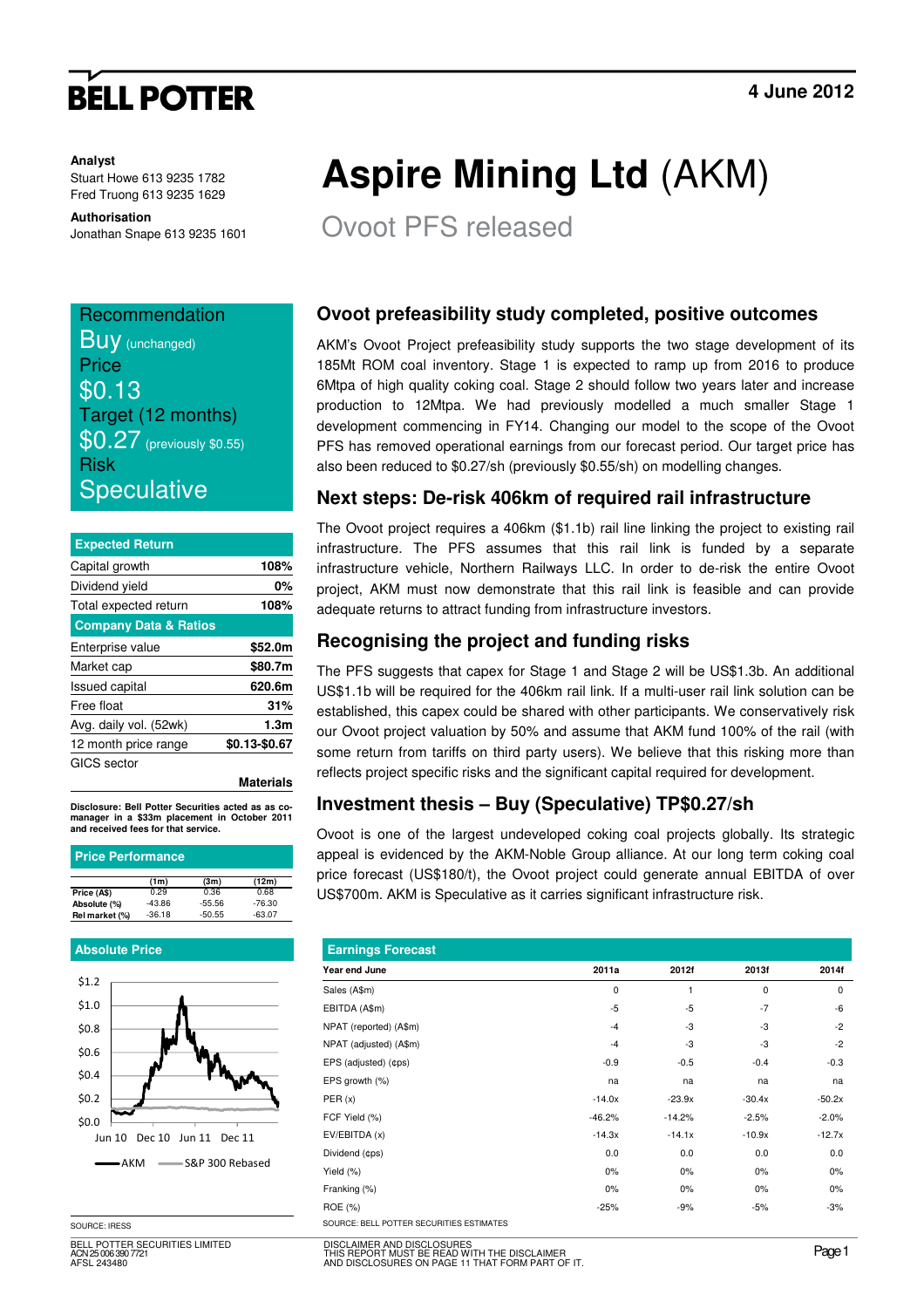# **Ovoot PFS release: Two stage project**

#### **Change in project scope: 2 x 6Mtpa Stages**

The Ovoot PFS outlines a project of two 6Mtpa coking coal stages:

- Stage 1 6Mtpa production beginning in 2016 whereby coal is trucked 222km from Ovoot to Moron then loaded onto a multi-user rail line for delivery to end markets; and
- Stage  $2$  increasing to 12Mtpa production from 2018, with a dedicated rail line between Ovoot and Moron.

Both stages require:

- Onsite infrastructure and utilities including camp, airstrip, power, water and communcations;
- Coal handling and preparation plants; and
- A 406km rail line linking the provincial capital of Moron to the nearest rail head at Erdenet.

#### **We'd previously assumed a 1Mtpa ROM Stage 1, with Stage 2 increasing to 12Mtpa**

We had previously estimated a two stage project whereby: (1) production and sales would commence at a rate of up to 1Mtpa ROM coal from FY14, with coal trucked to existing rail infrastructure at Erdenet; and (2) a large-scale expansion to 12Mtpa which would include construction of around 600km rail (Ovoot to Erdenet), a 15Mtpa ROM coal preparation plant and site infrastructure and utilities.

The following table outlines the differences between our previous estimates and those delivered in the prefeasibility study.

| Table T - Project scope: previous estimates versus PFS assumptions |               |                                                 |              |                      |                      |
|--------------------------------------------------------------------|---------------|-------------------------------------------------|--------------|----------------------|----------------------|
|                                                                    |               | Previous (Bell Potter Securities assumed) scope |              | PFS scope            |                      |
|                                                                    |               | Stage 1                                         | Stage 2      | Stage 1              | Stage 2              |
| Production                                                         |               |                                                 |              |                      |                      |
| ROM production                                                     | Mtpa          | $0.5 - 1.0$                                     | 15.0         | 7.3                  | 14.5                 |
| Yield                                                              | %             |                                                 | 80%          | 83%                  | 83%                  |
| Product                                                            | Mtpa          | (ROM) 0.5-1.0                                   | 12.0         | 6.0                  | 12.0                 |
| Commencing                                                         |               | <b>FY14</b>                                     | <b>FY17</b>  | FY16                 | <b>FY18</b>          |
| <b>Product delivery</b>                                            |               |                                                 |              |                      |                      |
| Ovoot to Moron (222km)                                             |               | Truck                                           | Rail         | Truck                | Rail                 |
| Moron to Erdenet (390km)                                           |               | Truck                                           | Rail         | Rail                 | Rail                 |
| Rail to end markets                                                |               | Russia ports                                    | Russia ports | Russia ports & China | Russia ports & China |
| Capital costs (incl. contingencies)                                |               |                                                 |              |                      |                      |
| Mine & site                                                        | US\$m         | 16                                              | 150          | 235                  | 24                   |
| Coal prep plant                                                    | US\$m         |                                                 | 300          | 225                  | 238                  |
| Transport infrastructure                                           | US\$m         | 36                                              | 510          | 105                  | 449                  |
| Total                                                              | US\$m         | 52                                              | 960          | 565                  | 710                  |
| Total (Stage 1 + Stage 2)                                          | <b>US\$m</b>  |                                                 | 1,012        |                      | 1,275                |
| Capital intensity                                                  | US\$/tpa      | 69                                              | 85           | 94                   | 118                  |
| Capital intensity (Stage 1 + Stage 2)                              | US\$/tpa      |                                                 | 84           |                      | 106                  |
| <b>Operating costs</b>                                             |               |                                                 |              |                      | Life of mine         |
| Mine gate cost                                                     | <b>US\$/t</b> | 19                                              | 28           |                      | 39                   |
| Rail & port costs                                                  | <b>US\$/t</b> | 124                                             | 96           |                      | 79                   |
| <b>Total FOB cost excl royalties</b>                               | US\$/t        | 143                                             | 124          |                      | 118                  |
| Royalties & charges                                                | <b>US\$/t</b> | $\overline{7}$                                  | 9            |                      |                      |
| <b>Total FOB cost</b>                                              | <b>US\$/t</b> | 150                                             | 133          |                      |                      |

#### **Table 1 - Project scope: previous estimates versus PFS assumptions**

SOURCE: COMPANY DATA AND BELL POTTER SECURITIES ESTIMATES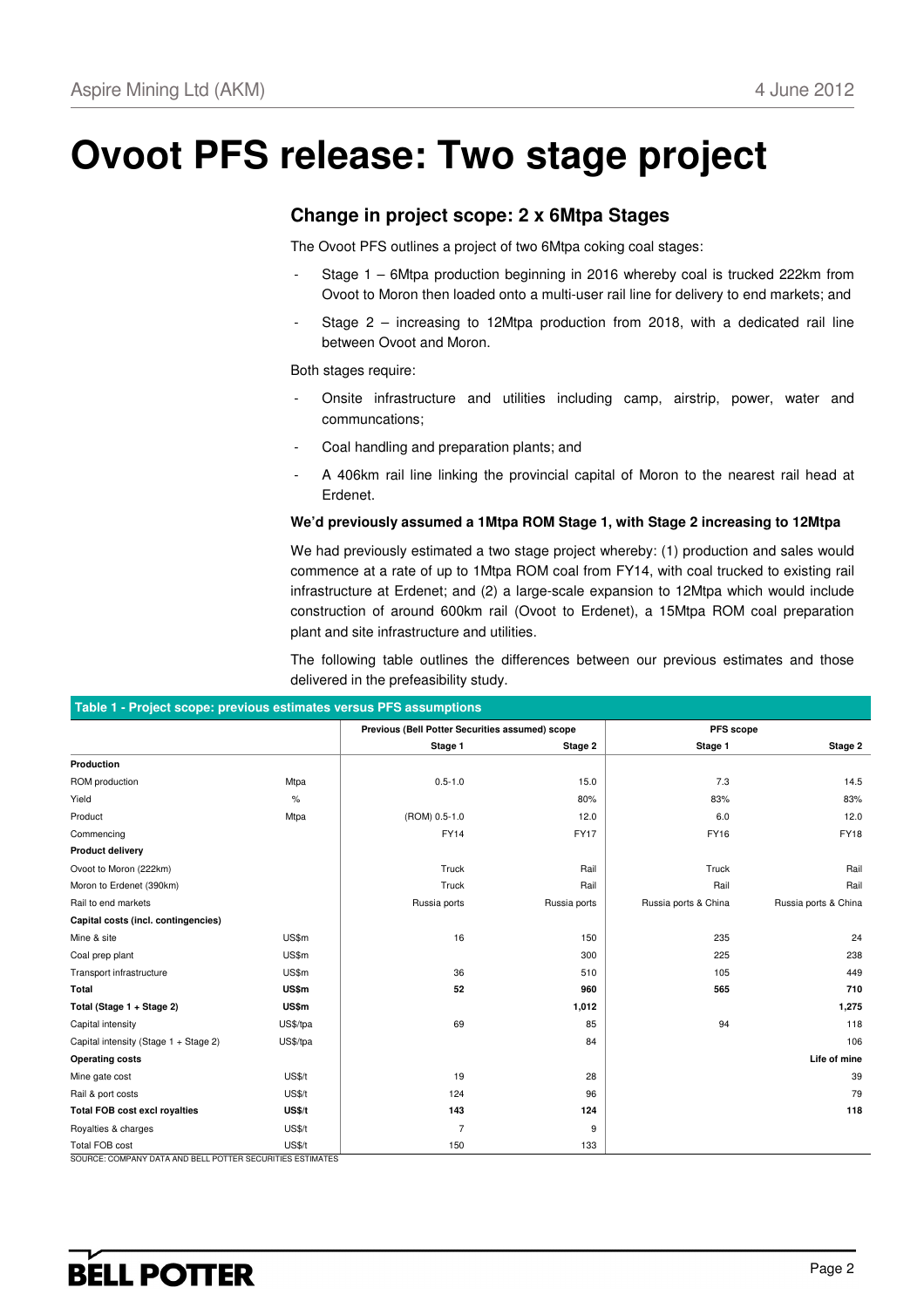#### **Both stages rely on 406km (US\$1.1b) missing rail link**

In both our previous estimates and the Ovoot PFS, it is assumed that an "infra-co" provides a rail solution between the Ovoot Project's provincial capital of Moron, and the nearest rail head at Erdenet. AKM has formed Northern Railways LLC to separately investigate the feasibility study for this infrastructure. We assume:

- it will be a 406km (US\$1.1b) common user rail line;
- AKM will utilise 60% of the capacity; and
- at 20Mtpa (AKM plus third parties) a rail tariff of around US\$12/t (Moron to Erdenet) would provide adequate return to an infrastructure investor (or US\$20/t at 12Mtpa).

#### **Next steps: Sufficiently funded for BFS completion**

At 31 March 2012, AKM had \$28.7m cash. This is sufficient for AKM to progress its project to completion of a Bankable Feasibility Study. AKM's work program is to:

- continue increasing resources and reserves through exploration and infill drilling;
- continue progressing the Northern Railways (Moron to Erdenet) project through government approvals, licencing, third party partnerships and ultimately a funding solution; and
- complete a BFS on the Ovoot Project by mid-2013.

#### **Changes to valuation: Earnings removed from forecast period**

We have changed our modelling to reflect the change in scope of the Ovoot Project. This has removed operating earnings from our forecast period (FY13-15).

Our valuation of AKM assumes a project development as outlined in the Ovoot Project PFS. We assume hard coking coal prices of US\$180/t and currency at US\$0.85/A\$. We have added a further level of conservatism through:

- applying a risk discount of 50% to the Ovoot Project to reflect the relative uncertainties with respect to project development timelines and access to capital;
- assuming AKM raise A\$20m at \$0.20/sh before end-2012 to fund ongoing development expenditures (despite AKM having sufficient cash to mid-2013); and
- assuming AKM fund and own the infra-co for the Moron to Erdenet missing rail link.

| <b>Table 2 - AKM valuation</b>           |         |         |            |         |              |         |
|------------------------------------------|---------|---------|------------|---------|--------------|---------|
| <b>Issued capital</b>                    | m       |         |            |         |              |         |
| Shares on issue                          | 620.6   |         |            |         |              |         |
| Options                                  | 247.2   |         |            |         |              |         |
| New issue at \$0.20/sh                   | 100.0   |         |            |         |              |         |
| Total (diluted)                          | 967.8   |         |            |         |              |         |
|                                          | Present |         | +12 months |         | $+24$ months |         |
|                                          | A\$m    | $$$ /sh | A\$m       | $$$ /sh | A\$m         | \$/sh   |
| Projects                                 |         |         |            |         |              |         |
| Ovoot Project                            | 1,505   | 1.56    | 1,655      | 1.71    | 1,819        | 1.88    |
| Risk discount                            | 50%     |         | 50%        |         | 50%          |         |
| Total Ovoot Project (risked)             | 752     | 0.78    | 827        | 0.85    | 910          | 0.94    |
| Infrastructure (100%)                    | $-514$  | $-0.53$ | $-565$     | $-0.58$ | $-622$       | $-0.64$ |
| Corporate overheads                      | $-30$   | $-0.03$ | $-33$      | $-0.03$ | $-36$        | $-0.04$ |
| EV                                       | 208     | 0.22    | 229        | 0.24    | 252          | 0.26    |
| Net cash + A\$20m issue                  | 54      | 0.06    | 50         | 0.05    | 49           | 0.05    |
| <b>Equity value</b>                      | 263     | 0.27    | 279        | 0.29    | 301          | 0.31    |
| SOURCE: BELL POTTER SECURITIES ESTIMATES |         |         |            |         |              |         |

SOURCE: BELL POTTER SECURITIES ESTIMATES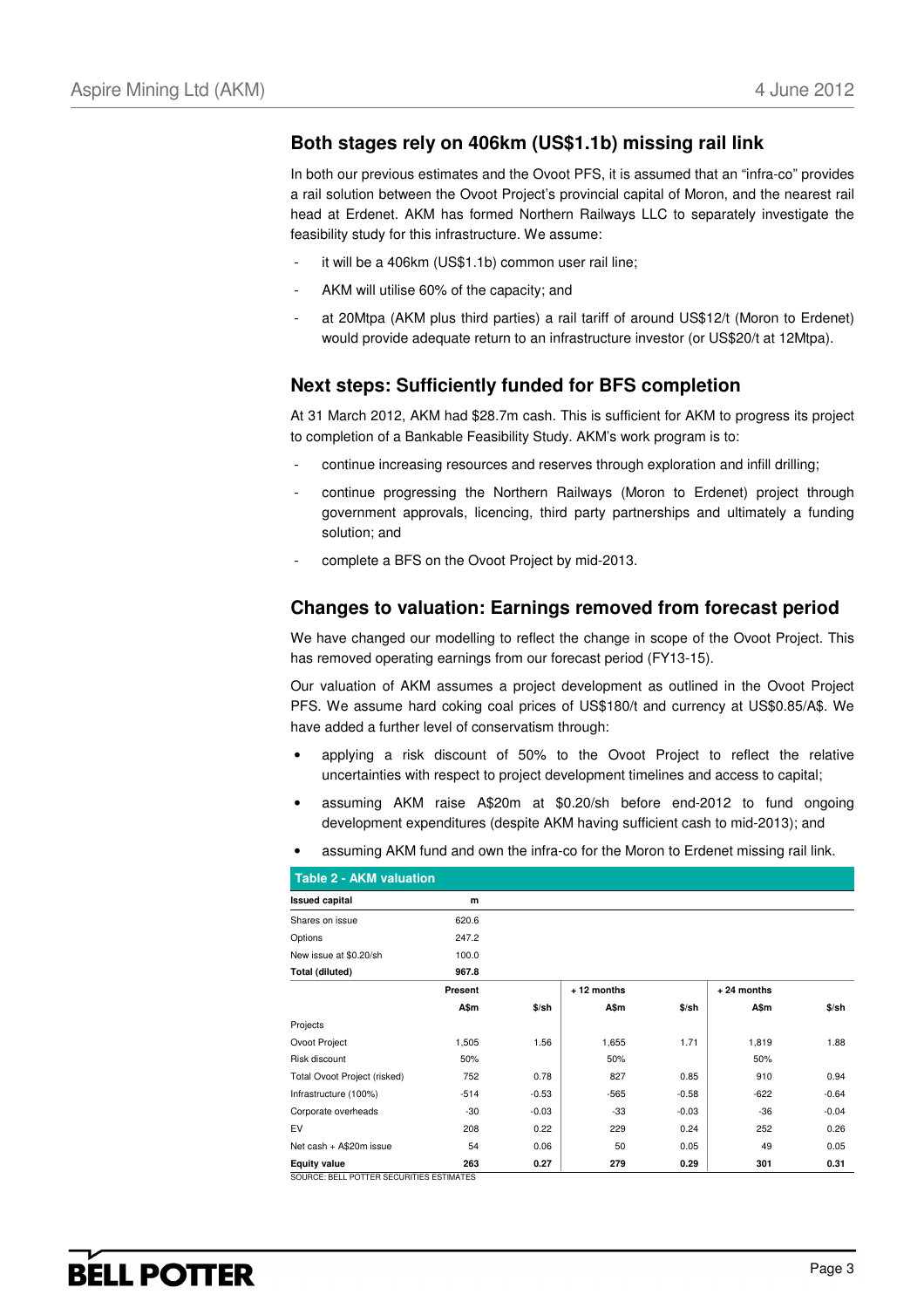# **Additional project information**

### **Coking coal: 252Mt resources & 178Mt reserves**

In late May 2012, AKM released an initial reserve for its Ovoot Coking Coal Project and an updated resource estimate. We estimate that the project will ultimately yield a reserve of at least 185Mt on the expectation of further conversion of resources to reserves.

| Table 3 - AKM resource update and initial reserve |     |
|---------------------------------------------------|-----|
|                                                   | Mt  |
| <b>Resource ROM</b>                               |     |
| Measured                                          | 156 |
| Indicated                                         | 70  |
| Measured + Indicated                              | 226 |
| Inferred                                          | 26  |
| Total resource                                    | 252 |
| Probable reserve                                  |     |
| <b>ROM</b>                                        | 178 |
| Product coal                                      | 147 |

SOURCE: COMPANY DATA AND BELL POTTER SECURITIES ESTIMATES

#### **Reserves: Scope for further increases**

AKM has identified several near term opportunities to increase the 178Mt reserve:

- An additional 18Mt of ROM coal in the inferred status was omitted from the reserve due to the density of coal quality sampling. However, resource consultant Xstract will included 8Mt of this coal in the ROM mine plan. Additional drilling should increase the coal quality confidence and bring this material into the reserve.
- Around 20Mt of measured and indicated coal resources below 300m have been excluded from the reserve. Additional geotechnical data is expected to extend the pit beyond 300m to include this additional tonnage.
- The conversion of further exploration upside to resource then reserve categories.

### **Resources: Scope for further increases**

AKM still expects to add significant tonnes to the current resource. Step out drilling has extended coal seams to the south west and to the north east between the current Ovoot resource and the northeast exploration area. The northeast exploration area requires further exploration and remains open to the north and northeast.

### **Coal quality: Wood Mackenzie analysis**

In late August 2011, AKM published the results from consultants Wood Mackenzie's analysis of the Ovoot coal. The analysis confirmed that the Ovoot coal:

- would easily meet global seaborne market requirements;
- had strong caking, hard coking and blend carrying capacity; and
- pricing would be hard coking coal benchmark.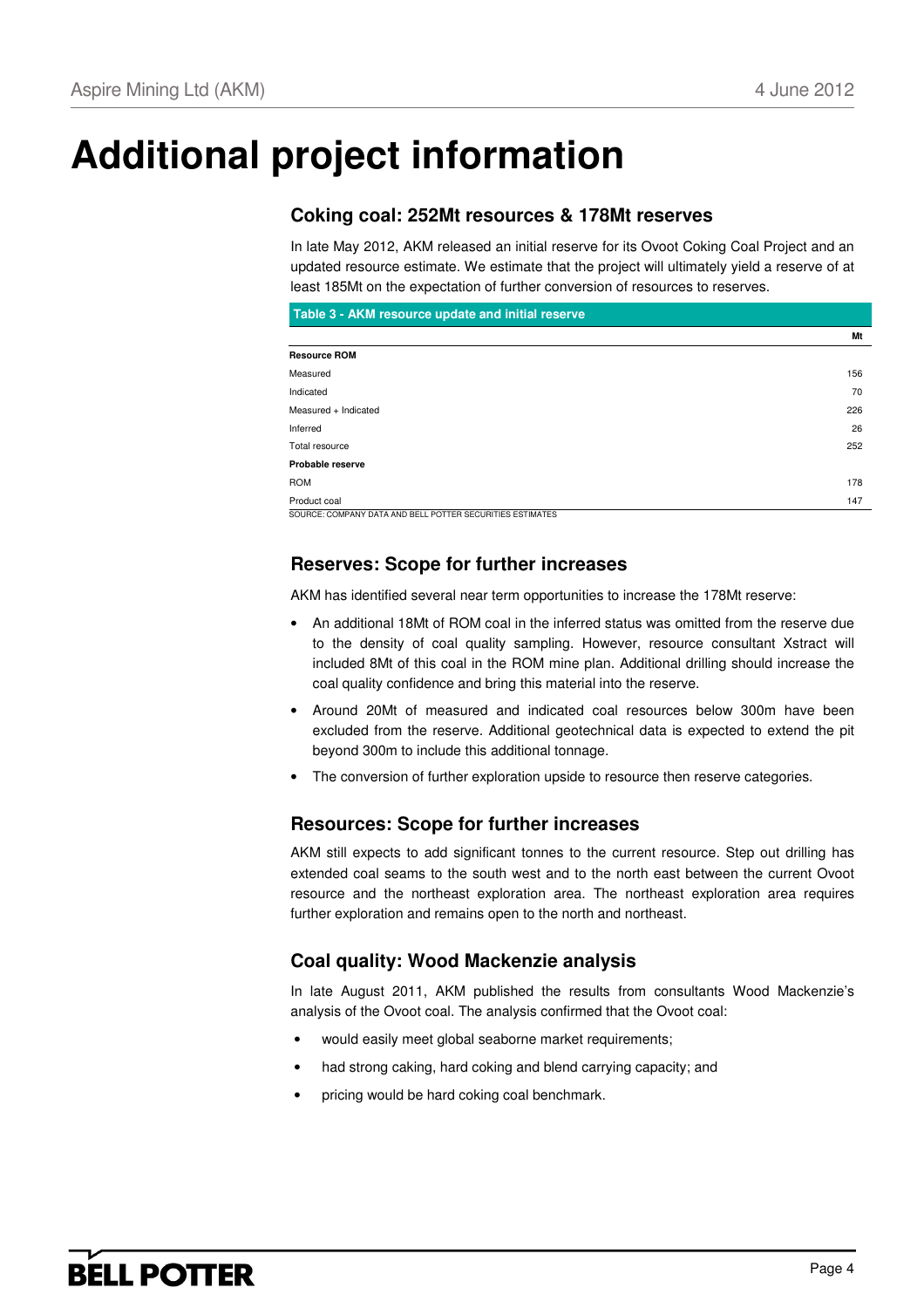

SOURCE: WOOD MACKENZIE, \* SUPPLIED BY AKM

### **Four potential routes to market for Ovoot coal**

Through discussions with Russian rail providers and Mongolian infrastructure providers, AKM has identified four potential routes to market.

- 1. East coast Russian ports: Railing coal north along the trans-Mongolian railway, then across the trans-Siberian railway to east coast Russian ports;
- 2. South to the Chinese border: Railing coal south along the trans-Mongolian railway for sale at the Mongolian-Chinese border;
- 3. China via Manzhouli: Railing coal north along the trans-Mongolian railway then east to the Mongolian-Chinese border at Manzhouli (Inner Mongolia); and
- 4. West to Europe: Depending on freight agreements, it may be viable to rail coal north along the trans-Mongolian railway then west along the trans-Siberian railway to markets in Europe.

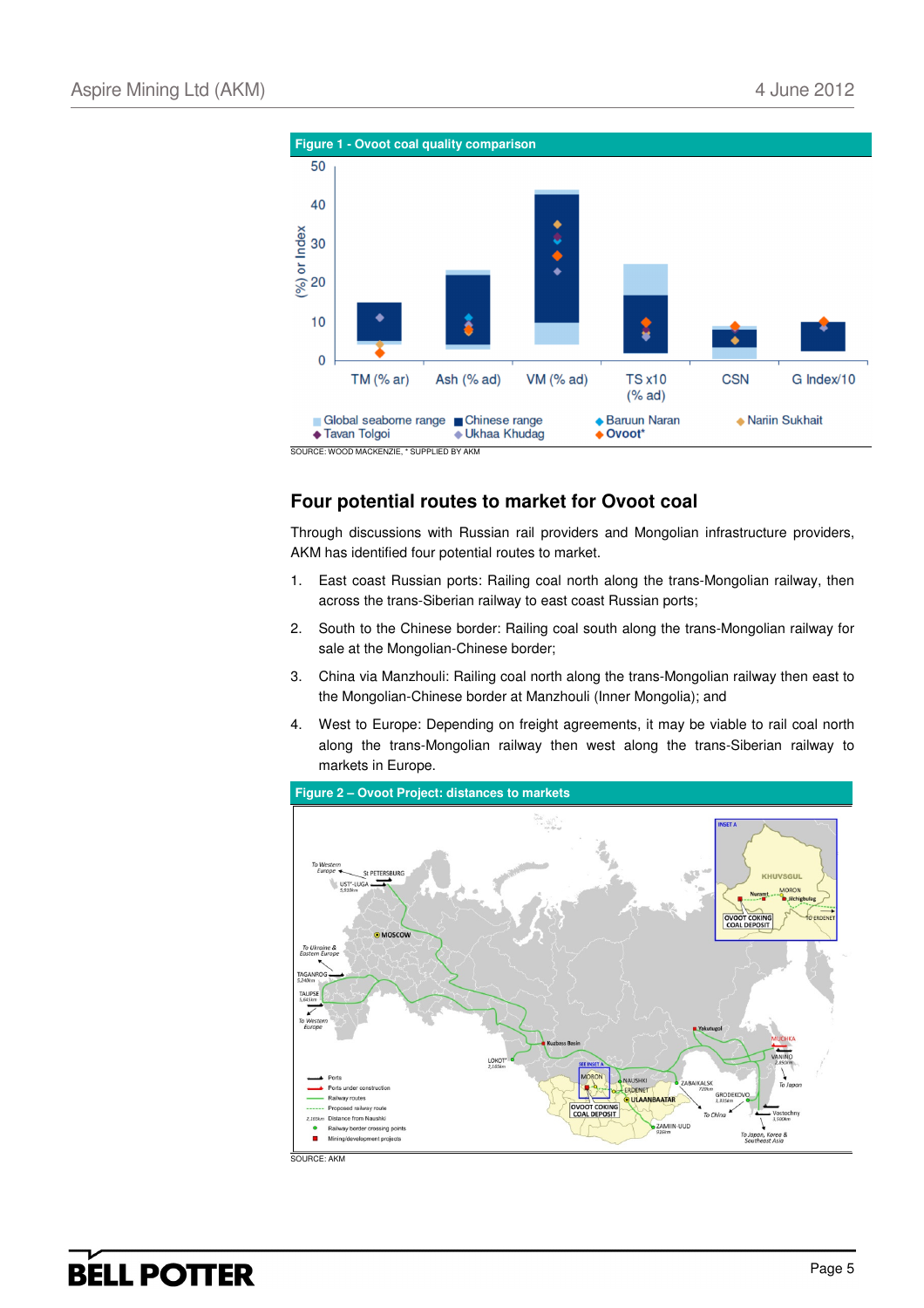#### **Transport to port a key hurdle**

The following table illustrates the freight distances to Vostochny Port (east coast Russia), one of the four routes to market identified by AKM. This route is likely to be the most direct point of access to the seaborne market (and therefore seaborne prices).

| Table 4 - Ovoot coal transport distances                  |             |
|-----------------------------------------------------------|-------------|
|                                                           | km          |
| Rail Ovoot -> Moron                                       | 222         |
| Rail Moron -> Erdenet                                     | 406         |
| Rail total Ovoot -> Erdenet                               | 628         |
| Example: Seaborne sales through Russia                    |             |
| Rail Erdenet -> Naushki (Mongolia-Russia border)          | 420         |
| Rail Naushki -> Vostochny                                 | 3,500-3,800 |
| Rail total Erdenet -> Vostochny                           | 4,070       |
| <b>Total Ovoot Project -&gt; Vostochny</b>                | 4,692       |
| SOURCE: COMPANY DATA AND BELL POTTER SECURITIES ESTIMATES |             |

### **Noble to assist with AKM's key challenges**

In December 2011, AKM announced that it had entered into an Alliance Agreement with Noble Group to assist with the development of the Ovoot Coking Coal Project. Importantly, the Alliance covers a number of key challenges the Ovoot project will face, namely:

- investigating supply chain logistics to transport Ovoot coking coal to customers in China, north Asia and seaborne markets;
- marketing of Ovoot coking coal and identifying opportunities to develop value added coal products;
- identifying strategic partners to assist with access to rail and port infrastructure;
- identifying strategic partners to assist with funding the Ovoot coking coal project; and
- support the development of AKM's proposed rail link between the Ovoot project and rail infrastructure at Erdenet.

#### **Marketing and logistics: Noble markets 50% of AKM's first 5Mt**

For separate marketing and logistics management fees, Noble will:

- market at least 50% of the first 5Mt of saleable coking coal produced from Ovoot; and
- manage the logistics chains between Erdenet and end customers in respect of these sales.

Noble is also entitled to purchase up to 33% of this marketing allocation as principal.

#### **Boost for Ovoot project de-risking**

The Noble alliance is a significant positive for the Ovoot project. Noble is a major global commodities trading house with strong trading relationships with logistics providers and commodities end users. These relationships help to mitigate project funding, development and commercial risks.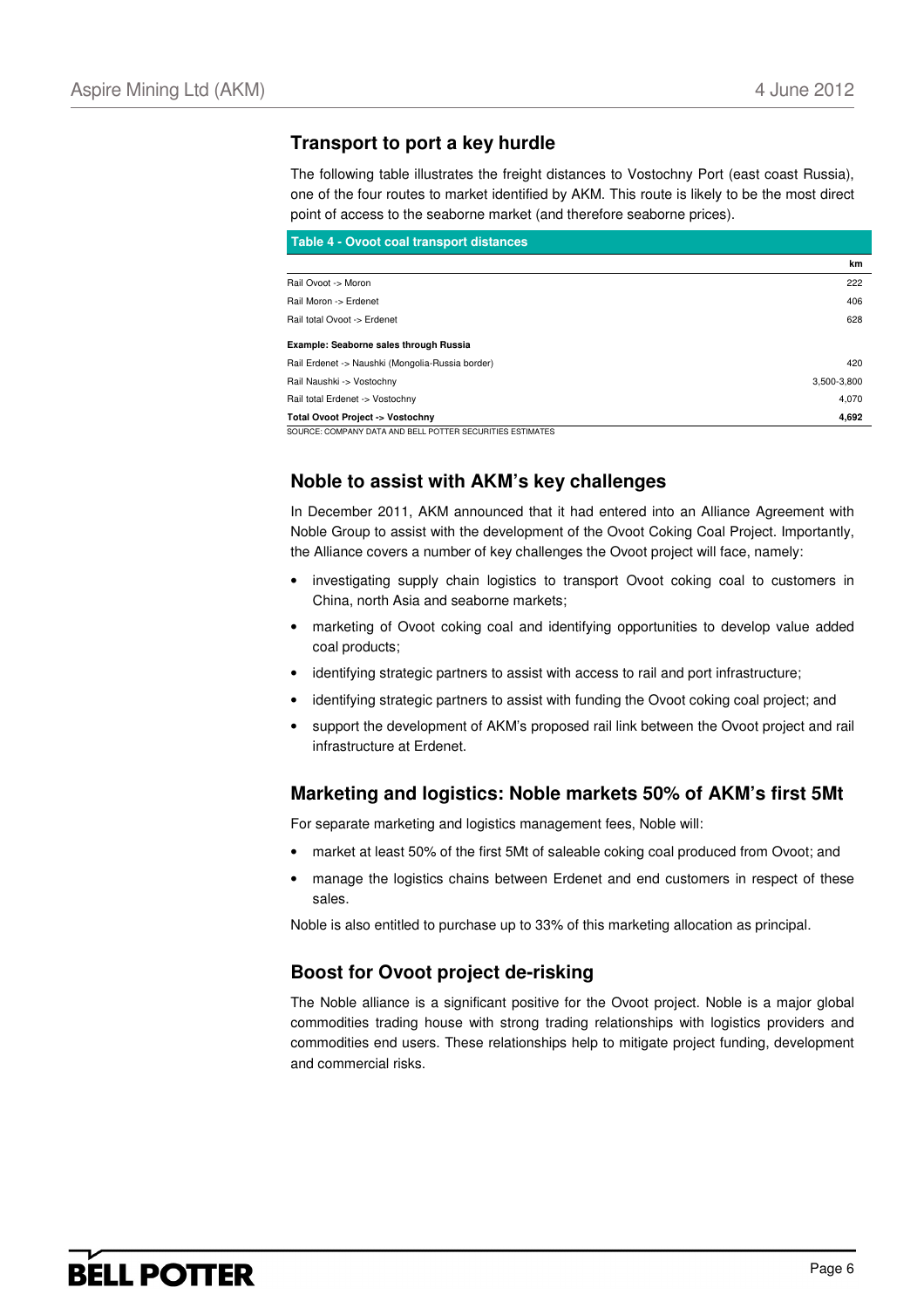# **Aspire Mining Ltd (AKM)**

### **Company description**

AKM's key asset is the 100% owned Ovoot coking coal project in northern Mongolia. Ovoot has a resource of 252Mt high quality coking coal. AKM is in the process of completing studies to support the project's development. The company currently expects to develop the project in two stages. Stage 1 is expect to ramp-up 2016 and produce 6Mtpa premium quality coking coal. Stage 2 will expand production to 12Mtpa.

### **Investment strategy: Buy (Speculative)**

We believe there is strategic value in AKM through its:

- large scale (252Mt), high quality Ovoot coking coal resource;
- potential to partner with major off-take customers (steel producers) to assist with financing the Ovoot Project;
- proximity to other potential minerals deposits, including the Burenhaan Phosphate project (a Mongolian Mineral Deposit of Strategic Importance); and
- implicit relationships/ties with major mining/minerals houses including Ivanhoe Mines/SouthGobi Resources (19.9% shareholder) and Noble Group (5% shareholder).

### **Valuation: Risked DCF of \$0.27/sh**

Our base case valuation of AKM assumes:

- that AKM delivers Stage 1 and Stage 2 of the Ovoot Project as outlined in the June 2012 PFS;
- that AKM funds and owns 100% of the 406km (US\$1.1b) multi-user rail line between Moron and Erdenet, with third party tariff revenues;
- a risk factor of 50% on Ovoot Project to reflect the relative uncertainties with respect to project specific risks and the significant capital required for development;
- Long term hard coking coal prices of US\$180/t and currency at US\$0.85/A\$; and
- AKM raises A\$20m at \$0.20/sh before end-2012 to assist with project development (despite being adequately funded to mid-2013).

#### **Risks**

Risks include, but are not limited to:

- The Ovoot project and AKM's exploration tenements are located in Mongolia. With this location carries sovereign risks specific to the region. The company's head office is in Perth, Australia;
- AKM is aiming to develop a large scale mine and associated infrastructure. Ramping up to steady-state production rates is yet to be proven;
- The Ovoot project is in an extremely remote location, making infrastructure very important. There are risks that obtaining the required permits for infrastructure development will be problematic.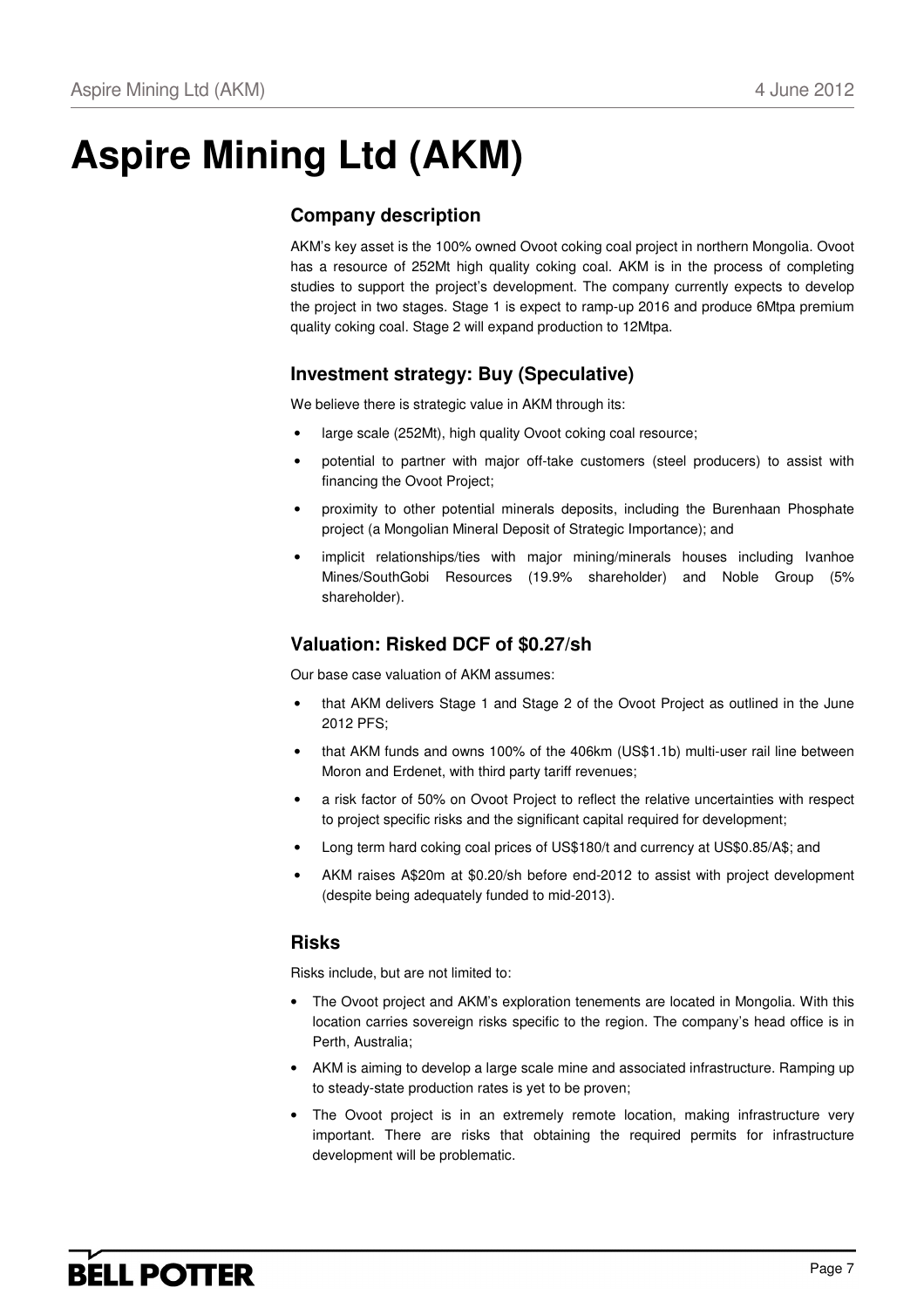- Commodity price and exchange rate fluctuations: Similar to other commodity producers, AKM's earnings and value are subject to fluctuations in commodity price and exchange rates; and
- Major AKM shareholders include: AKM directors; SouthGobi Resources Ltd, Noble Group and the vendors of the Mongolian projects.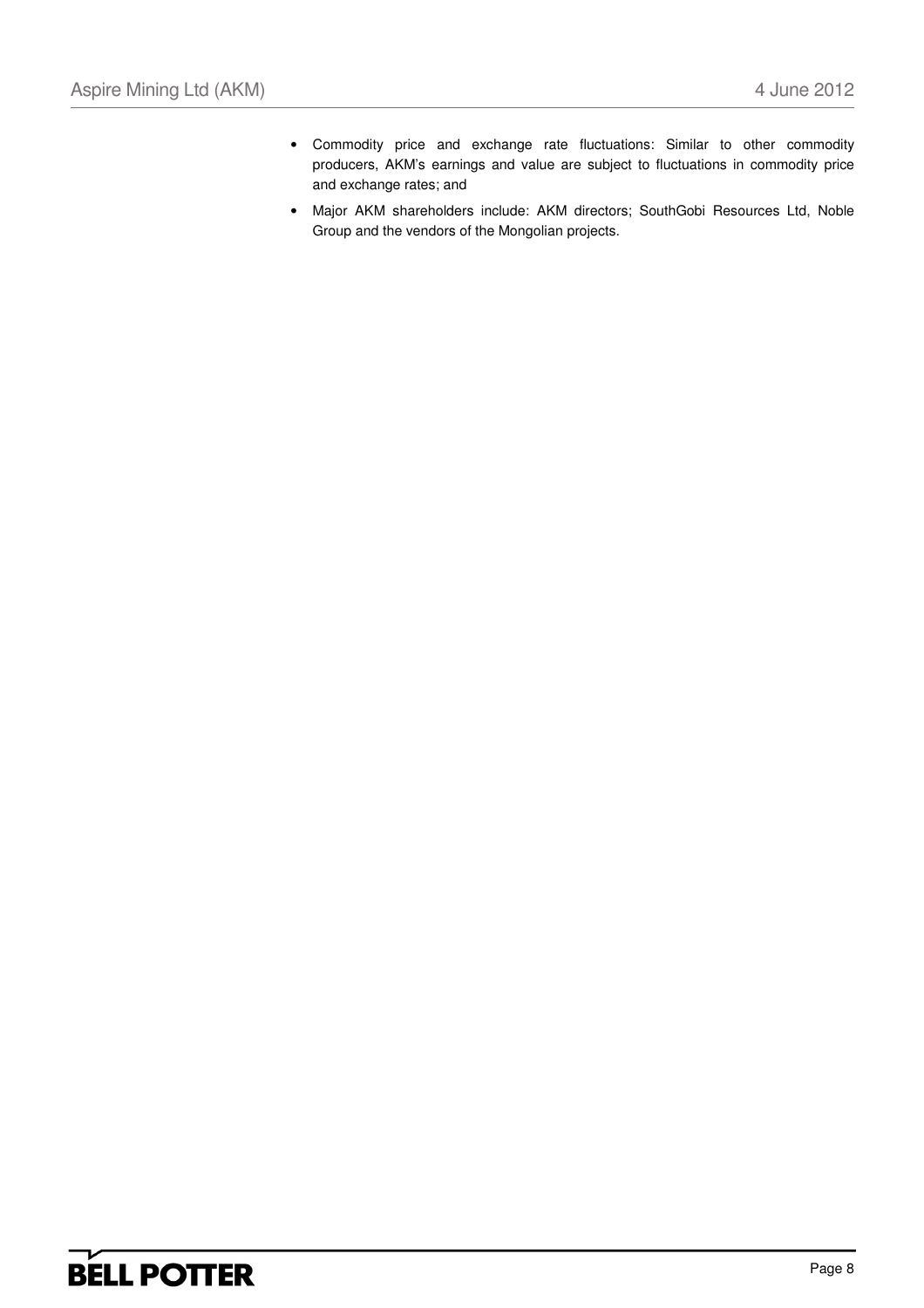# **Appendix 1: AKM capital structure**

### **AKM issued capital, market capitalisation & enterprise value**

**Table 5: Issued Capital, Market Capitalisation & Enterprise Value** Total issued shares m 620.6

| Share price A\$                                 | 0.13  |
|-------------------------------------------------|-------|
| Market cap (undiluted) A\$m                     | 80.7  |
| Net cash A\$m (Bell Potter Securities estimate) | 28.7  |
| EV (undiluted) A\$m                             | 52.0  |
| Options m                                       | 247.2 |
| Issued shares (diluted) m                       | 867.8 |
| Market cap (diluted) A\$m                       | 112.8 |
| Net cash + options A\$m                         | 41.7  |
| EV (diluted) A\$m                               | 71.2  |
| SOLIBCE: IRESS                                  |       |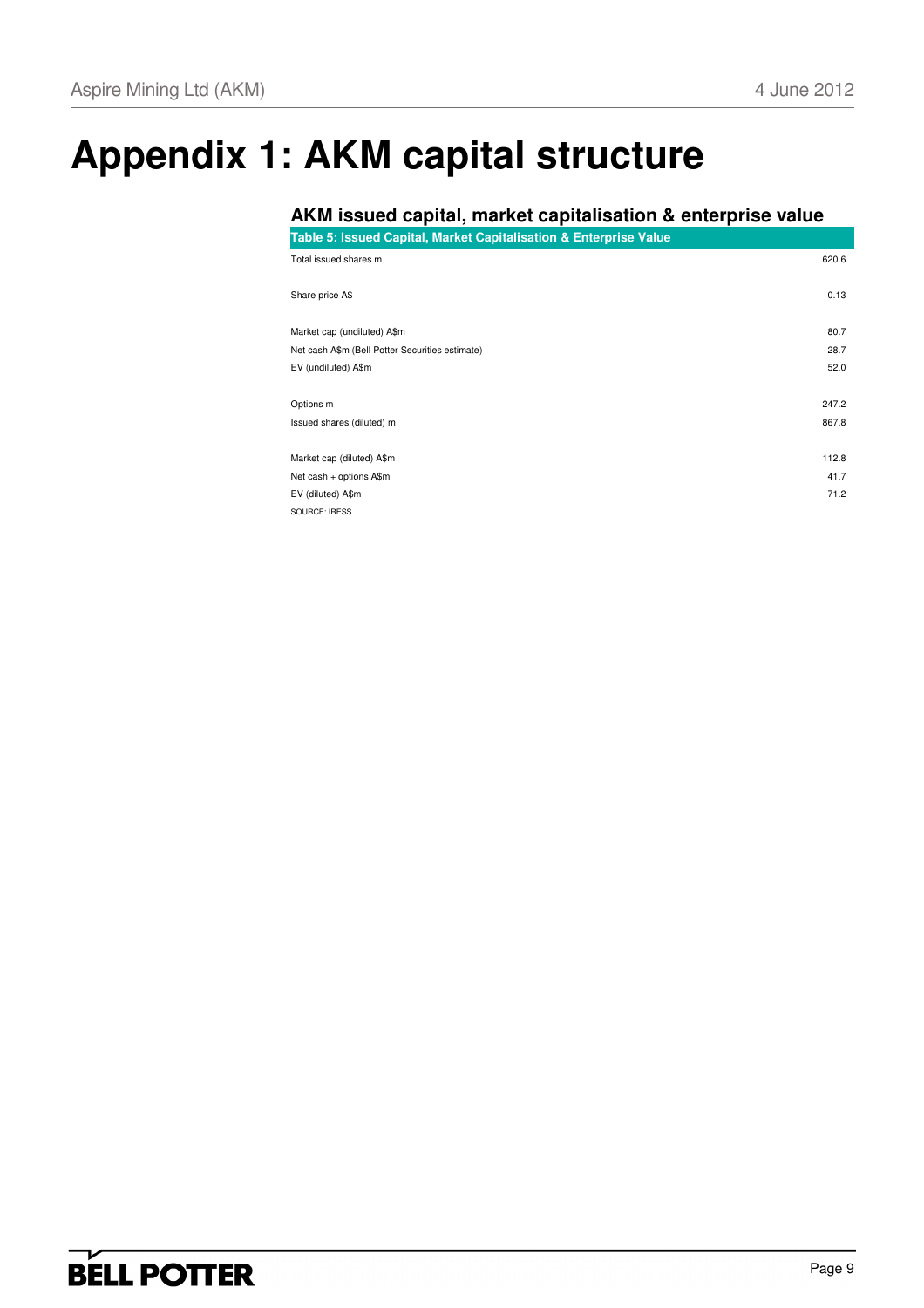## **Aspire Mining Ltd** as at 4 June 2012

## Assume 2012 Target (12 months) \$0.27 Recommendation Buy, Speculative Price \$0.13<br>Target (12 months) \$0.27

#### **Table 6 - Financial summary**

| <b>PROFIT AND LOSS</b>          |               | <b>FINANCIAL RATIOS</b> |       |          |       |       |                    |               |          |          |          |          |          |
|---------------------------------|---------------|-------------------------|-------|----------|-------|-------|--------------------|---------------|----------|----------|----------|----------|----------|
| Year ending 30 Jun              | Unit          | 2010a                   | 2011a | 2012f    | 2013f | 2014f | Year ending 30 Jun | Unit          | 2010a    | 2011a    | 2012f    | 2013f    | 20141    |
| Revenue                         | $\mathsf{Sm}$ |                         | 0     |          |       |       | <b>VALUATION</b>   |               |          |          |          |          |          |
| Expense                         | \$m           | (1)                     | (5)   | (6)      | (7)   | (6)   | <b>NPAT</b>        | $\mathsf{Sm}$ | (1)      | (4)      | (3)      | (3)      | (2)      |
| <b>EBITDA</b>                   | $\mathsf{Sm}$ | (1)                     | (5)   | (5)      | (7)   | (6)   | Reported EPS       | c/sh          | (0)      | (1)      | (1)      | (0)      | (0)      |
| Depreciation                    | $\mathsf{Sm}$ | (0)                     | (0)   |          |       |       | EPS growth         | $\%$          | $-95%$   | 133%     | $-41%$   | $-21%$   | $-39%$   |
| <b>EBIT</b>                     | $\mathsf{Sm}$ | (1)                     | (5)   | (5)      | (7)   | (6)   | PER                | X             | $-32.5x$ | $-14.0x$ | $-23.9x$ | $-30.4x$ | $-50.2x$ |
| Net interest expense            | \$m           | 0                       |       |          | 3     | 3     | <b>DPS</b>         | c/sh          |          |          |          |          |          |
| <b>PBT</b>                      | $\mathsf{Sm}$ | (1)                     | (4)   | (4)      | (4)   | (2)   | Yield              | $\%$          |          |          |          |          |          |
| Tax expense                     | \$m           |                         |       | $\Omega$ |       |       | <b>CFPS</b>        | c/sh          | (1)      | (6)      | (2)      | (0)      | (0)      |
| NPAT of associates              | $\mathsf{Sm}$ |                         |       |          |       | ٠     | P/CFPS             | X             | $-12.6x$ | $-2.2x$  | $-7.0x$  | $-39.9x$ | $-50.2x$ |
| <b>NPAT</b> (reported)          | $\mathsf{Sm}$ | (1)                     | (4)   | (3)      | (3)   | (2)   | EV/EBITDA          | X             | $-74.9x$ | $-14.3x$ | $-14.1x$ | $-10.9x$ | $-12.7x$ |
| NPAT attributable to MI         | \$m           |                         |       |          |       | ٠     | EBITDA margin      | $\%$          | 0%       | $-1751%$ | $-879%$  | 0%       | 0%       |
| <b>NPAT attributable to AKM</b> | \$m           | (1)                     | (4)   | (3)      | (3)   | (2)   | EBIT margin        | $\%$          | 0%       | $-1759%$ | $-879%$  | 0%       | 0%       |
| Abnormal items                  | \$m           |                         |       |          |       |       | Return on assets   | $\%$          | $-9%$    | $-22%$   | $-11%$   | $-6%$    | $-4%$    |
| NPAT (adjusted)                 | \$m           | (1)                     | (4)   | (3)      | (3)   | (2)   | Return on equity   | $\%$          | $-11%$   | $-25%$   | $-9%$    | $-5%$    | $-3%$    |

| <b>CASH FLOW</b>           |               |                |       |       |                |                          | Net debt (cash)                 | \$m\$           | (6)    | (12)   | (33)    | (50)    | (48)           |
|----------------------------|---------------|----------------|-------|-------|----------------|--------------------------|---------------------------------|-----------------|--------|--------|---------|---------|----------------|
| Year ending 30 Jun         | Unit          | 2010a          | 2011a | 2012f | 2013f          | 2014f                    | ND / E                          | $\%$            | $-42%$ | $-42%$ | $-59%$  | $-69%$  | $-68%$         |
| <b>OPERATING CASHFLOW</b>  |               |                |       |       |                |                          | $ND / (ND + E)$                 | $\%$            | $-71%$ | $-74%$ | $-143%$ | $-218%$ | $-209%$        |
| Receipts                   | $\mathsf{Sm}$ |                |       |       |                |                          |                                 |                 |        |        |         |         |                |
| Payments                   | \$m           | (0)            | (3)   | (5)   | (2)            | (2)                      | <b>ASSUMPTIONS - Prices</b>     |                 |        |        |         |         |                |
| Royalties                  | $\mathsf{Sm}$ |                |       |       |                |                          | Year ending 30 Jun              | Unit            | 2010a  | 2011a  | 2012f   | 2013f   | <b>LT Real</b> |
| Tax                        | $\mathsf{Sm}$ |                |       | 0     |                |                          | Coal prices                     |                 |        |        |         |         |                |
| Net interest               | $\mathsf{Sm}$ | 0              | 0     |       | 3              | 3                        | Hard coking                     | US\$/t          | 146    | 247    | 260     | 225     | 185            |
| Other                      | \$m           |                |       |       |                | $\overline{\phantom{a}}$ | Semi-hard coking                | US\$/t          | 119    | 209    | 214     | 192     | 159            |
| Operating cash flow        | $\mathsf{Sm}$ | (0)            | (3)   | (2)   | $\overline{2}$ | $\overline{2}$           | LV PCI                          | US\$/t          | 110    | 196    | 194     | 178     | 149            |
| <b>INVESTING CASHFLOW</b>  |               |                |       |       |                |                          | Semi-soft coking                | US\$/t          | 102    | 190    | 178     | 160     | 123            |
| Capex                      | \$m           | (0)            | (0)   | (0)   |                | ٠                        | Thermal                         | US\$/t          | 77     | 106    | 120     | 118     | 92             |
| Exploration & evaluation   | $\mathsf{Sm}$ | (1)            | (8)   | (8)   | (4)            | (4)                      | <b>CURRENCY</b>                 |                 |        |        |         |         |                |
| Other                      | $\mathsf{Sm}$ | (1)            | (3)   | 0     | ٠              |                          | AUD/USD                         | <b>US\$/A\$</b> | 0.87   | 0.99   | 1.03    | 0.96    | 0.85           |
| Investing cash flow        | \$m           | (2)            | (11)  | (9)   | (4)            | (4)                      |                                 |                 |        |        |         |         |                |
| <b>FINANCING CASHFLOW</b>  |               |                |       |       |                |                          | <b>ASSUMPTIONS - Production</b> |                 |        |        |         |         |                |
| Equity proceeds            | $\mathsf{Sm}$ | $\overline{7}$ | 20    | 31    | 20             |                          | Year ending 30 Jun              | Unit            | 2010a  | 2011a  | 2012f   | 2013f   | 2014f          |
| Debt proceeds/(repayments) | $\mathsf{Sm}$ |                | ٠     | (10)  | (10)           | $\overline{\phantom{a}}$ | Production                      |                 |        |        |         |         |                |
| Dividends                  | $\mathsf{Sm}$ |                |       |       |                | $\overline{\phantom{a}}$ | Ovoot - Stage 1                 | Mt              |        |        |         |         |                |
| Other                      | $\mathsf{Sm}$ |                |       |       | (1)            | $\sim$                   | Ovoot - Stage 2                 | Mt              |        |        |         |         |                |
| Financing cash flow        | $\mathsf{Sm}$ | 7              | 20    | 21    | 9              | ٠                        | Total                           | Mt              |        |        |         |         |                |
| Change in cash             | $\mathsf{Sm}$ | 5              |       | 11    | $\overline{7}$ | (2)                      | <b>Production split</b>         |                 |        |        |         |         |                |

| <b>BALANCE SHEET</b>          |               |             |       |       |             |                          | Semi-hard coking             | $\%$    | 0%      | 0%           | 0%     | 0%           | 0%      |
|-------------------------------|---------------|-------------|-------|-------|-------------|--------------------------|------------------------------|---------|---------|--------------|--------|--------------|---------|
| Year ending 30 Jun            | Unit          | 2010a       | 2011a | 2012f | 2013f       | 2014f                    | LV PCI                       | $\%$    | 0%      | 0%           | 0%     | 0%           | 0%      |
| <b>ASSETS</b>                 |               |             |       |       |             |                          | Semi-soft coking             | $\%$    | 0%      | 0%           | 0%     | 0%           | 0%      |
| Cash & short term investments | $\mathsf{Sm}$ | 6           | 12    | 23    | 30          | 28                       | Thermal                      | $\%$    | 0%      | 0%           | 0%     | 0%           | 0%      |
| Accounts receivable           | $\mathsf{Sm}$ | $\Omega$    | 0     |       |             |                          |                              |         |         |              |        |              |         |
| Inventory                     | $\mathsf{Sm}$ |             |       | 0     | $\mathbf 0$ | 0                        | <b>VALUATION</b>             |         |         |              |        |              |         |
| Property, plant & equipment   | $\mathsf{Sm}$ | 0           | 0     |       |             |                          | <b>Issued capital</b>        |         |         |              |        |              | m       |
| Other                         | $\mathsf{Sm}$ | 12          | 17    | 22    | 22          | 22                       | Shares on issue              |         |         |              |        |              | 621     |
| <b>Total assets</b>           | $\mathsf{Sm}$ | 17          | 29    | 46    | 53          | 51                       | Options                      |         |         |              |        |              | 247     |
| <b>LIABILITIES</b>            |               |             |       |       |             |                          | New issue at \$0.20/sh       |         |         |              |        |              | 100     |
| Accounts payable              | $\mathsf{Sm}$ | $\mathbf 0$ |       |       |             | $\overline{\phantom{a}}$ | Total                        |         |         |              |        |              | 968     |
| Borrowings                    | $\mathsf{Sm}$ |             |       | (10)  | (20)        | (20)                     | Discount rate %              |         |         |              |        |              | 13%     |
| Other                         | $\mathsf{Sm}$ | 3           |       |       |             |                          |                              | Present |         | $+12$ months |        | $+24$ months |         |
| <b>Total liabilities</b>      | $\mathsf{Sm}$ | 4           |       | (10)  | (20)        | (20)                     | Sum of parts valuation       | A\$m    | $$$ /sh | A\$m         | \$/sh  | A\$m         | $$$ /sh |
| <b>SHAREHOLDER'S EQUITY</b>   |               |             |       |       |             |                          | Ovoot Project                | 1,505   | 1.56    | 1,655        | 1.71   | 1,819        | 1.88    |
| Share capital                 | $\mathsf{Sm}$ | 19          | 39    | 70    | 90          | 90                       | Risk discount                | 50%     |         | 50%          |        | 50%          |         |
| Reserves                      | $\mathsf{Sm}$ |             | 0     | (1)   | (1)         | (1)                      | Total Ovoot Project (risked) | 752     | 0.78    | 827          | 0.85   | 910          | 0.94    |
| Retained earnings             | $\mathsf{Sm}$ | (7)         | (11)  | (14)  | (17)        | (19)                     | Infrastructure (100%)        | (514)   | (0.53)  | (565)        | (0.58) | (622)        | (0.64)  |
| <b>Total equity</b>           | \$m\$         | 14          | 28    | 56    | 73          | 71                       | Corporate overheads          | (30)    | (0.03)  | (33)         | (0.03) | (36)         | (0.04)  |
| Weighted average shares       | m             | 222         | 222   | 580   | 671         | 721                      | EV                           | 208     | 0.22    | 229          | 0.24%  | 252          | 0.26    |
|                               |               |             |       |       |             |                          |                              |         |         |              |        |              |         |

| <b>FINANCIAL RATIOS</b>         |               |          |          |          |          |          |
|---------------------------------|---------------|----------|----------|----------|----------|----------|
| Year ending 30 Jun              | Unit          | 2010a    | 2011a    | 2012f    | 2013f    | 20141    |
| <b>VALUATION</b>                |               |          |          |          |          |          |
| <b>NPAT</b>                     | $\mathsf{Sm}$ | (1)      | (4)      | (3)      | (3)      | (2)      |
| Reported EPS                    | c/sh          | (0)      | (1)      | (1)      | (0)      | (0)      |
| EPS growth                      | $\%$          | $-95%$   | 133%     | $-41%$   | $-21%$   | $-39%$   |
| <b>PER</b>                      | x             | $-32.5x$ | $-14.0x$ | $-23.9x$ | $-30.4x$ | $-50.2x$ |
| <b>DPS</b>                      | c/sh          |          |          |          |          |          |
| Yield                           | $\%$          |          |          |          |          |          |
| <b>CFPS</b>                     | c/sh          | (1)      | (6)      | (2)      | (0)      | (0)      |
| P/CFPS                          | x             | $-12.6x$ | $-2.2x$  | $-7.0x$  | $-39.9x$ | $-50.2x$ |
| EV/EBITDA                       | x             | $-74.9x$ | $-14.3x$ | $-14.1x$ | $-10.9x$ | $-12.7x$ |
| <b>EBITDA</b> margin            | $\%$          | 0%       | $-1751%$ | $-879%$  | 0%       | 0%       |
| EBIT margin                     | $\%$          | 0%       | $-1759%$ | $-879%$  | 0%       | 0%       |
| Return on assets                | $\%$          | $-9%$    | $-22%$   | $-11%$   | $-6%$    | $-4%$    |
| Return on equity                | %             | $-11%$   | $-25%$   | $-9%$    | $-5%$    | $-3%$    |
| <b>LIQUIDITY &amp; LEVERAGE</b> |               |          |          |          |          |          |
| Net debt (cash)                 | \$m           | (6)      | (12)     | (33)     | (50)     | (48)     |
| ND / E                          | $\%$          | $-42%$   | $-42%$   | $-59%$   | $-69%$   | $-68%$   |
| $ND / (ND + E)$                 | %             | $-71%$   | $-74%$   | $-143%$  | $-218%$  | $-209%$  |

| <b>ASSUMPTIONS - Prices</b> |                 |       |       |       |       |                |
|-----------------------------|-----------------|-------|-------|-------|-------|----------------|
| Year ending 30 Jun          | Unit            | 2010a | 2011a | 2012f | 2013f | <b>LT Real</b> |
| Coal prices                 |                 |       |       |       |       |                |
| Hard coking                 | US\$/t          | 146   | 247   | 260   | 225   | 185            |
| Semi-hard coking            | US\$/t          | 119   | 209   | 214   | 192   | 159            |
| LV PCI                      | US\$/t          | 110   | 196   | 194   | 178   | 149            |
| Semi-soft coking            | US\$/t          | 102   | 190   | 178   | 160   | 123            |
| Thermal                     | US\$/t          | 77    | 106   | 120   | 118   | 92             |
| <b>CURRENCY</b>             |                 |       |       |       |       |                |
| AUD/USD                     | <b>US\$/A\$</b> | 0.87  | 0.99  | 1.03  | 0.96  | 0.85           |

| <b>ASSUMPTIONS - Production</b> |      |       |       |       |       |       |
|---------------------------------|------|-------|-------|-------|-------|-------|
| Year ending 30 Jun              | Unit | 2010a | 2011a | 2012f | 2013f | 2014f |
| Production                      |      |       |       |       |       |       |
| Ovoot - Stage 1                 | Mt   |       |       |       |       |       |
| Ovoot - Stage 2                 | Mt   |       |       |       |       |       |
| Total                           | Mt   |       |       |       |       |       |
| <b>Production split</b>         |      |       |       |       |       |       |
| Hard coking                     | $\%$ | 0%    | 0%    | 0%    | 0%    | 0%    |
| Semi-hard coking                | $\%$ | 0%    | 0%    | 0%    | 0%    | 0%    |
| LV PCI                          | $\%$ | 0%    | 0%    | 0%    | 0%    | 0%    |
| Semi-soft coking                | $\%$ | 0%    | 0%    | 0%    | 0%    | 0%    |
| Thermal                         | $\%$ | 0%    | 0%    | 0%    | 0%    | 0%    |

| <b>VALUATION</b>             |         |         |              |        |              |         |
|------------------------------|---------|---------|--------------|--------|--------------|---------|
| <b>Issued capital</b>        |         |         |              |        |              | m       |
| Shares on issue              |         |         |              |        |              | 621     |
| Options                      |         |         |              |        |              | 247     |
| New issue at \$0.20/sh       |         |         |              |        |              | 100     |
| Total                        |         |         |              |        |              | 968     |
| Discount rate %              |         |         |              |        |              | 13%     |
|                              | Present |         | + 12 months  |        | +24 months   |         |
| Sum of parts valuation       | A\$m    | $$$ /sh | <b>A</b> \$m | \$/sh  | <b>A</b> \$m | $$$ /sh |
| Ovoot Project                | 1,505   | 1.56    | 1,655        | 1.71   | 1,819        | 1.88    |
| Risk discount                | 50%     |         | 50%          |        | 50%          |         |
| Total Ovoot Project (risked) | 752     | 0.78    | 827          | 0.85   | 910          | 0.94    |
| Infrastructure (100%)        | (514)   | (0.53)  | (565)        | (0.58) | (622)        | (0.64)  |
| Corporate overheads          | (30)    | (0.03)  | (33)         | (0.03) | (36)         | (0.04)  |
| EV                           | 208     | 0.22    | 229          | 0.24   | 252          | 0.26    |
| Net cash + A\$20m issue      | 49      | 0.05    | 50           | 0.05   | 48           | 0.05    |
| <b>Equity value</b>          | 257     | 0.27    | 279          | 0.29   | 300          | 0.31    |

SOURCE: BELL POTTER SECURITIES ESTIMATES